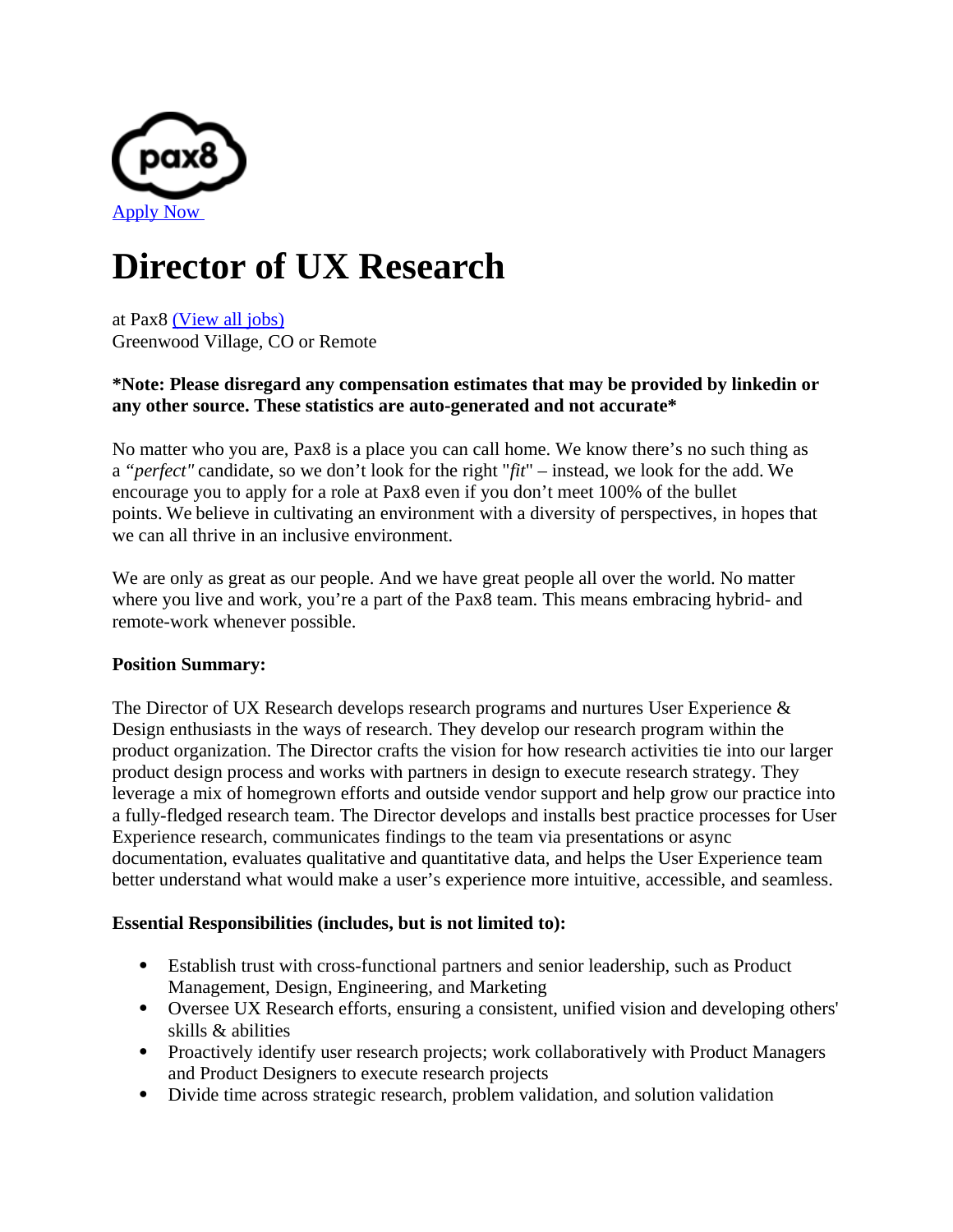- Guide and train Product Designers in how to undertake evaluative research projects and in how to create strategic deliverables (such as journey maps, storyboards, competitive analyses, and personas)
- Evangelize research; share user insights with the broader organization and externally in creative ways to increase empathy
- Lead strategic user research initiatives that span multiple product areas (and possibly the entire product)
- Actively contribute to UX research processes and documentation

# **Ideal Skills, Experience, and Competencies:**

- At least eight (8) years of UX research experience
- At least two (2) years of management experience
- Ability to quickly and effectively share research results
- Ability to perform all research-related tasks including research, planning, evaluating, and iteration autonomously
- Ability to formulate specific, answerable, and practical questions
- Ability to collaborate effectively with stakeholders and act as a strategic partner in product decisions
- Experience with remote testing tools
- A strong desire for creative problem-solving with a positive attitude
- Excellent time-management skills

# **Required Education & Certifications:**

B.A./B.S. in related field or equivalent work experience

## **Compensation:**

 Qualified candidates can expect a salary beginning at \$170,000 or more depending on experience

\*Note: Compensation is benchmarked on local Denver Metro area market rates. Qualified candidates in other locations can expect a salary package that may be adjusted based off applicable cost of wages in their respective location.

At Pax8 we believe that your Total Rewards should include a benefits package that shows how much we value our greatest assets. All **FTE** Pax8 people enjoy the following benefits:

- Non-Commissioned Bonus Plans or Variable Commission
- $\bullet$  401(k) plan with employer match
- Medical, Dental & Vision Insurance
- Employee Assistance Program
- Employer Paid Short & Long Term Disability, Life and AD&D Insurance
- Flexible, Open Vacation
- Paid Sick Time Off